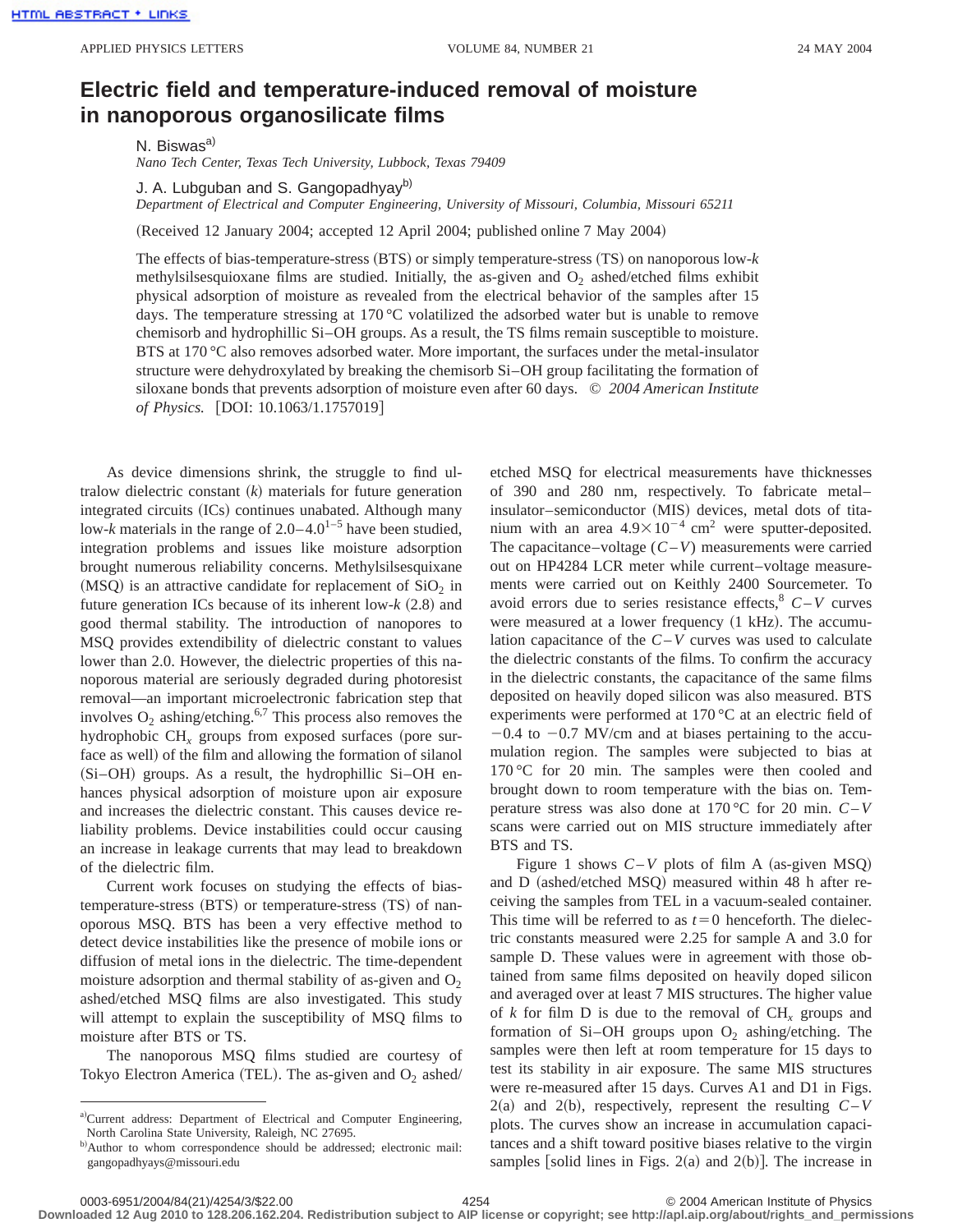

FIG. 1. *C*–*V* curves of virgin sample A and sample D.

accumulation capacitance will increase *k*. The increase in accumulation capacitance for sample D is the result of physically adsorbed water upon air exposure. The nonvicinal silanol groups like isolated Si-OH formed after  $O_2$  ashing/ etching acts as sites of adsorption through hydrogen bonding. It is well known that the addition of polar molecules like water and silanols increase the dielectric constant. The accumulation capacitance increase for sample  $A$  (curve  $A1$ ) may also be due to the above-mentioned phenomenon. Though the surface of MSQ is terminated with hydrophobic  $CH<sub>x</sub>$ , isolated silanols may be present from incomplete aging or





FIG. 3. Summary of change of dielectric constant with time before and after BTS/TS.

curing at a temperature not sufficient to remove surface silanols.

The two sets of samples were then subjected to TS or BTS. The resulting curves for samples A and D are also shown in Figs. 2(a) and 2(b). TS at 170 °C removes the physically adsorbed water in the films. In studies of amorphous silica, the hydrogen-bonded adsorbed water is easily removed at temperatures of  $25-170$  °C.<sup>9</sup> The removal of water by TS causes the accumulation capacitance to decrease and almost equal that of the virgin sample (curves  $A$ <sub>–</sub>TS and D\_TS). The curves also shift back toward the curves for the virgin samples. The BTS samples  $(curves A_B TS and$ D<sub>–</sub>BTS) show almost the same decrease in capacitance. However, the shifts are toward positive biases—in opposite direction of A–TS and D–TS relative to A1 and D1, respectively.

To test the susceptibility to atmospheric moisture, *C*–*V* scans were repeated over the BTS and TS gates after air exposure for 15 days. Within error of measurements, the new *C*–*V* curves for BTS gates did not show significant change when compared to the as-treated A–BTS and D–BTS curves, respectively. The new curves are not plotted in Fig. 2 for clarity. This result indicates that BTS treatment prevents moisture re-adsorption in the MIS structures. The new *C*–*V* curves for the TS gates after 15 days show rise in accumulation capacitance (not shown in Fig. 2) with  $k=7.48$  for sample A and  $k=5$  for sample D. The  $C-V$  curves of both TS samples after a time of 75 days are shown in Figs.  $2(a)$ and  $2(b)$  (curves A\_TSF and D\_TSF), respectively. The curves also show an increase in accumulation capacitance and shift of *C*–*V* curves toward positive biases relative to as-treated TS curves. This trend correlates well with moisture re-adsorption after air exposure.

Figure 3 is a plot of the change in dielectric constants with time in days and also with BTS or TS. After TS, the dielectric constant for samples A and D increases with time and saturates after 30 days of air exposure. The dielectric constant of both samples after BTS did not change at all even up to 60 days. This clearly shows that BTS prevents rehydration after being exposed to air while TS does not.

As stated earlier, the dehydration of samples after TS is

due to the volatilization of physically adsorbed water at-FIG. 2. BTS/TS history of sample A  $[Fig. 2(a)]$  and sample D  $[Fig. 2(b)]$ .<br>Downloaded 12 Aug 2010 to 128.206.162.204. Redistribution subject to AlP **Downloaded 12 Aug 2010 to 128.206.162.204. Redistribution subject to AIP license or copyright; see http://apl.aip.org/about/rights\_and\_permissions**